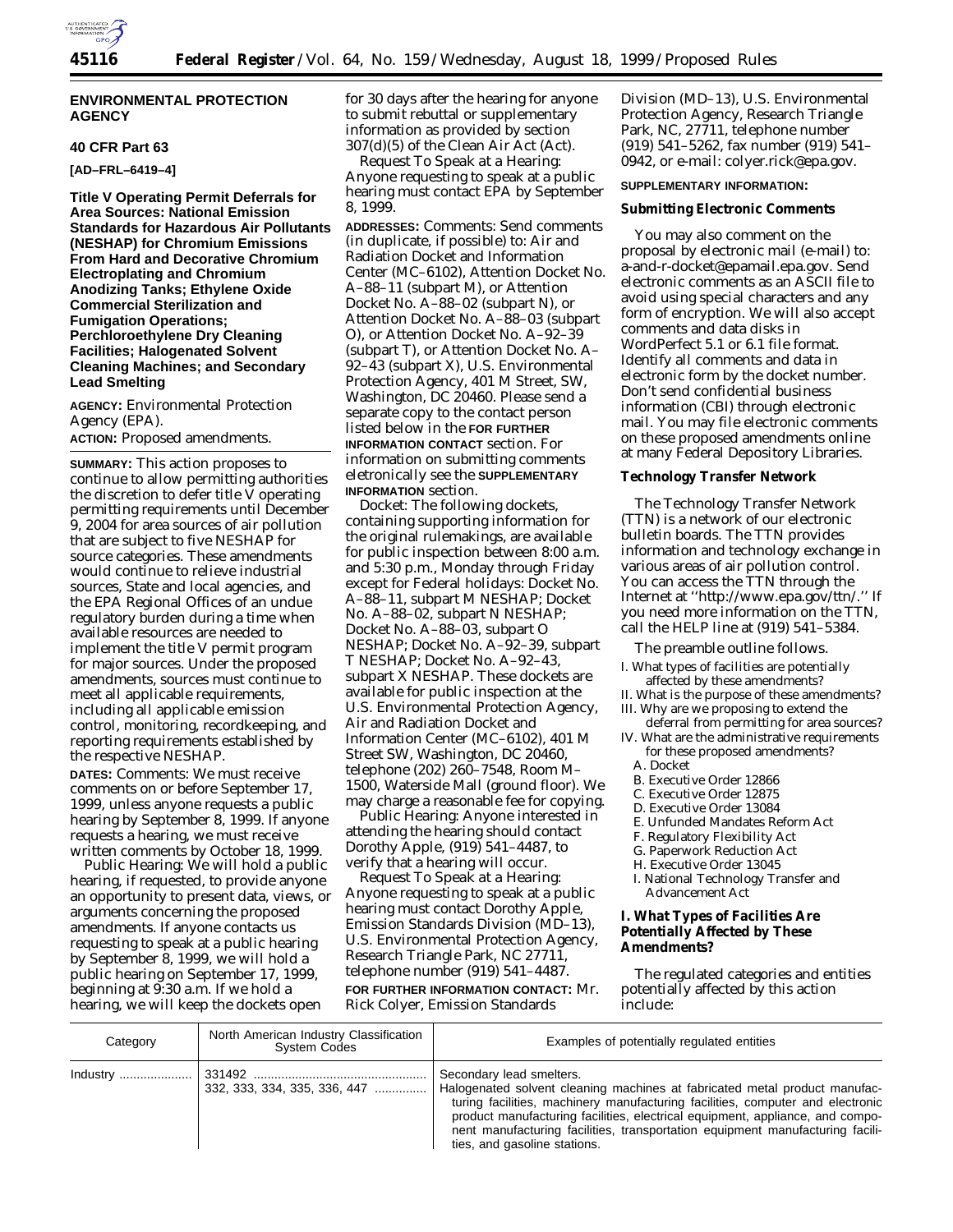| Category | North American Industry Classification<br><b>System Codes</b> | Examples of potentially regulated entities                                                                                                                                                                                                                                                                                                                                                                                                                                |
|----------|---------------------------------------------------------------|---------------------------------------------------------------------------------------------------------------------------------------------------------------------------------------------------------------------------------------------------------------------------------------------------------------------------------------------------------------------------------------------------------------------------------------------------------------------------|
|          | 8123                                                          | Chromium electroplating machines at fabricated metal product manufacturing<br>facilities, machinery manufacturing facilities, computer and electronic product<br>manufacturing facilities, electrical equipment, appliance, and component<br>manufacturing facilities, and transportation equipment manufacturing facili-<br>ties.<br>Dry cleaning and laundry facilities.<br>Ethylene oxide sterilizers at medical equipment and supplies manufacturing fa-<br>cilities. |

This table is not intended to be exhaustive, but rather provides a guide for readers of the entities likely to be regulated by this action. This table lists the types of entities that we are now aware could be regulated by this action. Other types of entities not listed in this table could also be affected. To determine whether your facility, company, business organization, etc., is regulated by this action, you should carefully examine the applicability criteria in the following sections of title 40 of the Code of Federal Regulations:

• § 63.320, perchloroethylene dry cleaning.

- § 63.340, chromium electroplating.
- § 63.360, ethylene oxide sterilizers.
- § 63.460, halogenated solvent cleaners.

• § 63.541, secondary lead smelters. If you have questions regarding the applicability of this action to a particular entity, consult the person listed in the ''For Further Information'' section.

## **II. What Is the Purpose of These Amendments?**

The purpose of these amendments is to extend the deadline for certain area sources to submit applications for title V operating permits. The Act requires sources subject to standards or regulations under section 112 to obtain title V operating permits, but allows us to exempt nonmajor sources from the requirement to obtain operating permits if we determine through rulemaking that compliance with such requirements is impracticable, infeasible, or unnecessarily burdensome on such categories. See section 502(a) of the Act. Under section 112 of the Act, such nonmajor sources are termed ''area sources." See CAA section 112(a)(2).<sup>1</sup>

When we issue standards or other requirements under section 112 of the Act, we determine whether to exempt any or all area sources from the requirement to obtain a title V permit at the time that the new standard is promulgated for a particular source category. See 40 CFR 70.3(b)(2), 40 CFR 71.3(b)(2), and 63.1(c)(2). Our general provisions implementing section 112 provide that unless we explicitly exempt or defer area sources subject to a MACT standard from the permitting requirement, they must obtain operating permits. See 40 CFR 63.1(c)(2)(iii).

Since the Act allows an exemption from the permitting requirements, we interpret it to allow a temporary exemption (i.e., a deferral) of those requirements. We previously allowed permitting authorities to defer permitting for area sources subject to five NESHAP (59 FR 61801, December 2, 1994; 60 FR 29484, June 5, 1995; 61 FR 27785, June 3, 1996, and 64 FR 4570, January 29, 1999).<sup>2</sup> Those provisions will expire December 9, 1999. The source categories for which we deferred title V operating permit requirements for area sources were: hard and decorative chromium electroplating and chromium anodizing tanks, ethylene oxide commercial sterilization and fumigation operations, perchloroethylene dry cleaning facilities, secondary lead smelting facilities, and halogenated solvent cleaning machines. As we approach this December 9, 1999 expiration date, the conditions prompting the allowance for previous deferrals have not changed. We are, therefore, proposing to extend the deferral provisions for the NESHAP for an additional 5 years.

The proposed amendments have been written in ''plain language,'' as directed in President Clinton's June 1, 1998, Executive Memorandum on Plain Language in Government Writing. While we believe the proposed language

improves the understandability of the current language, the intent and meaning of the text is unchanged.

## **III. Why Are We Proposing To Extend the Deferral From Permitting for Area Sources?**

On December 13, 1995 (60 FR 64002), we proposed to allow title V permitting authorities to defer the requirement for obtaining title V operating permits for area sources in several source categories for which standards were promulgated under 40 CFR part 63. We finalized that proposal on June 3, 1996 (61 FR 27785). A deferral from the requirement to obtain a part 70 operating permit for halogenated solvent cleaners at area sources was promulgated on December 2, 1994 (59 FR 61805), and amended June 5, 1995 (60 FR 29484).

At the time we established the June 3, 1996, deferral option, we stated we would decide whether to adopt permanent exemptions by the time the allowed deferrals expired. We also stated that during the deferral period we would continue to evaluate the permitting authorities' implementation and enforcement of the standards for area sources not covered by title V permits, the likely benefit of permitting such sources, and the costs and other burdens on such sources associated with obtaining a title V permit. However, we do not yet have sufficient information to determine whether permit exemptions are warranted for most area sources and are continuing to evaluate the above-noted considerations. Thus, we are not yet prepared to make decisions that either permanently relieve these area sources from title V, or that allow them to become immediately subject to the permitting requirement. In light of this, we believe the most reasonable approach is to extend the status quo (i.e., defer the title V permitting requirements), rather than to ''decide'' by default through letting the current deferral expire this December.

Many permitting authorities are having difficulty issuing permits even to major sources, and some agencies have initially underestimated the resources

<sup>&</sup>lt;sup>1</sup> Generally, an area source under section 112 is a source whose potential to emit air pollutants is below the levels that define a major source. A ''major source'' under section 112 is any source that emits or has the potential to emit at least 10 tons per year of an individual hazardous air pollutant (HAP) or at least 25 tons per year of a combination of HAP (or such lesser quantity, or different criteria in the case of radionuclides, as established by the Administrator). You should consult section 112(a)(1) and (2) of the Act, and 40 CFR 63.2 to determine if you have a area source.

<sup>2</sup> In this rulemaking, we continue to rely upon the rationale provided in the prior rulemakings, in addition to the rationale discussed in today's action, and in the action extending the deferral for halogenated solvent cleaning machines to part 71 (64 FR 37683; July 13, 1999).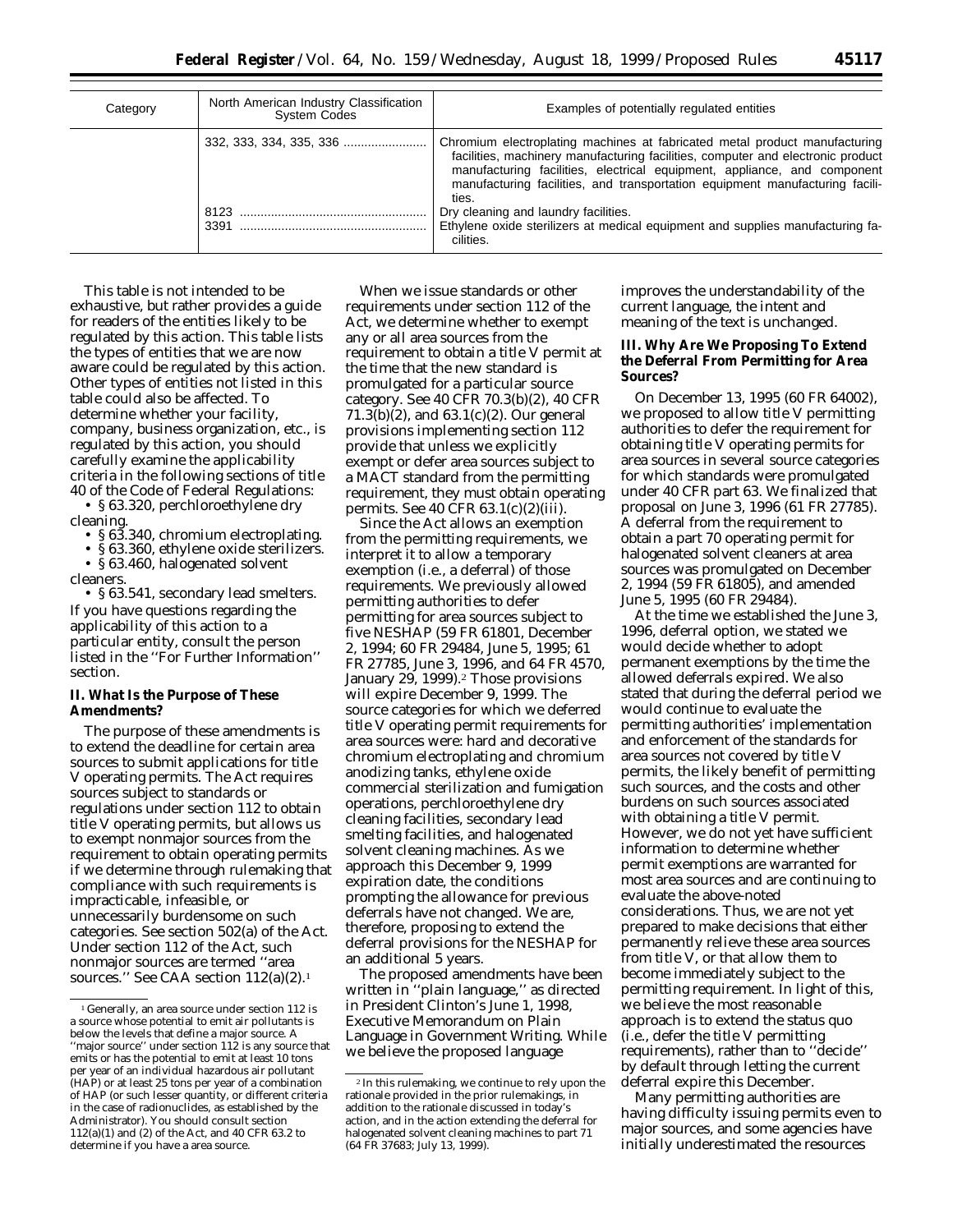necessary to prepare large and complex permits for many major sources. If we discontinue the title V permit deferral for the tens of thousands of area sources subject to the five NESHAP that are the subject of these proposed amendments, owners and operators of such area sources would require assistance from the permitting staff at permitting agencies due to their relative lack of technical and legal expertise, resources, and experience in dealing with environmental regulation. Since many of these owners or operators have little or no permitting expertise, a substantial amount of permitting authority staff time would be needed to provide the administrative and technical support to owners and operators of area sources to prepare and submit permit applications. As noted above, this staff time would scarcely be available, which in turn would cause many area sources to be unable to obtain technical and procedural assistance to help them file timely and complete applications, unless they have paid consultants to prepare applications for them. This scenario would constitute an impracticable, infeasible and unnecessary burden on these area sources, most of which are small businesses, especially considering that by definition they emit less than majors. This would also compound the difficulties permitting authorities are currently having in processing and timely issuing initial title V permits to major sources under their developing title V programs. Similarly, EPA regions are just beginning to permit major sources in Indian country and would find it administratively very difficult to focus on area sources at the same time. The net result is a basic impracticability for these area sources and permitting authorities to develop and process title V operating permits in the near future.

We believe that it is reasonable and fair to allow permitting authorities to defer title V permitting for area sources for an additional five years, since this would allow deferral for one more cycle of permitting. Title V permits have not been issued for many major sources, and permitting resources are currently directed to completing those. We anticipate another 5-year term of permit issuance should fully complete the outstanding initial permitting of major sources and other subject sources such as solid waste incineration units. By that time, we anticipate that permitting authorities' resources may be more available to aid area sources in developing permit applications. But in order to allow permitting authorities to continue to be able to focus on the

critical and immediate task of issuing permits to major sources, the most feasible remedy is to allow permitting authorities to defer permitting of these area sources for an additional five-year permit cycle.

In sum, and as described in prior rulemakings granting the deferral option, requiring area sources subject to the NESHAP that are the subject of this rulemaking to obtain title V permits at this time would constitute an impracticable, infeasible and unnecessary burden on these area sources and would be an additional burden on the permitting agencies.

We note that this deferral is an option at the permitting authority's discretion under part 70 permit programs and not an automatic deferral that the source can invoke. Some permitting authorities may decide that area sources in one or more of the above-mentioned source categories warrant permitting, or they have in place a streamlined permitting mechanism for area sources that minimizes the burden both on the authority and the source, e.g., a general permit (see §§ 70.6(d) and 71.6(d)). In areas where no part 70 program has been approved, and part 71 permitting is administered by EPA, we propose deferral for these area sources until December 9, 2004.

## **IV. What Are the Administrative Requirements for These Proposed Amendments?**

#### *A. Docket*

The docket is an organized and complete file of all the information considered by the EPA in the development of these proposed amendments. The docket is a dynamic file, because material is added throughout the rulemaking development. The docketing system is intended to allow members of the public and industries involved to readily identify and locate documents so that they can effectively participate in the rulemaking process. Along with the proposed and promulgated standards and their preambles, the contents of the docket will serve as the record in the case of judicial review. (See section 307(d)(7)(A) of the Act.)

#### *B. Executive Order 12866*

Under Executive Order 12866 (58 FR 51735; October 4, 1993), the Agency must determine whether the regulatory action is ''significant'' and therefore subject to Office of Management (OMB) review and the requirements of the Executive Order. The Executive Order defines ''significant regulatory action''

as one that is likely to result in a rule that may:

(1) Have an annual effect on the economy of \$100 million or more or adversely affect in a material way the economy, a sector of the economy, productivity, competition, jobs, the environment, public health or safety, or State, local, or Tribal governments or communities;

(2) create a serious inconsistency or otherwise interfere with an action taken or planned by another agency;

(3) materially alter the budgetary impact of entitlements, grants, user fees, or loan programs, or the rights and obligations of recipients thereof; or

(4) raise novel legal or policy issues arising out of legal mandates, the President's priorities, or the principles set forth in the Executive Order.

It has been determined that these proposed amendments do not qualify as a ''significant regulatory action'' under the terms of Executive Order 12866 and, therefore, are not subject to review by OMB.

## *C. Executive Order 12875*

Under Executive Order 12875, the EPA may not issue a regulation that is not required by statute and that creates a mandate upon a State, local, or tribal government, unless the Federal government provides the funds necessary to pay the direct compliance costs incurred by those governments, or EPA consults with those governments. If EPA complies by consulting, Executive Order 12875 requires EPA to provide to OMB a description of the extent of EPA's prior consultation with representatives of affected State, local, and tribal governments, the nature of their concerns, copies of any written communications from the governments, and a statement supporting the need to issue the regulation. In addition, Executive Order 12875 requires EPA to develop an effective process permitting elected officials and other representatives of State, local, and tribal governments ''to provide meaningful and timely input in the development of regulatory proposals containing significant unfunded mandates.''

Today's proposed amendments do not create a mandate on State, local, or tribal governments. These proposed amendments do not impose any enforceable duties on these entities. Accordingly, the requirements of section 1(a) of Executive Order 12875 do not apply to these proposed amendments.

#### *D. Executive Order 13084*

Under Executive Order 13084, the EPA may not issue a regulation that is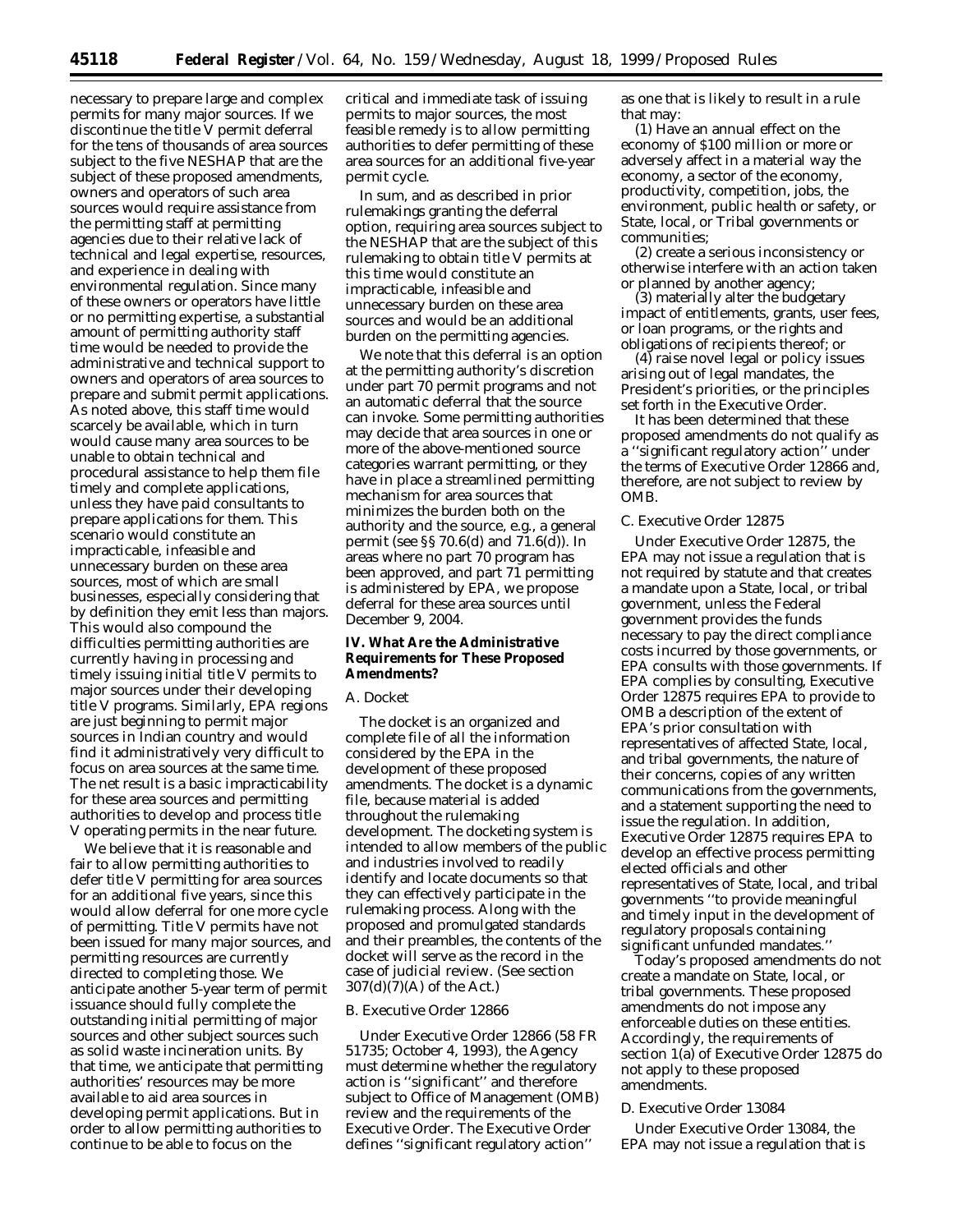not required by statute, that significantly or uniquely affects the communities of Indian tribal governments, and that imposes substantial direct compliance costs on those communities, unless the Federal government provides the funds necessary to pay the direct compliance costs incurred by the tribal governments, or EPA consults with those governments. If EPA complies by consulting, Executive Order 13084 requires EPA to provide to OMB, in a separately identified section of the preamble to the rule, a description of the extent of EPA's prior consultation with representatives of affected tribal governments, a summary of the nature of their concerns, and a statement supporting the need to issue the regulation. In addition, Executive Order 13084 requires the EPA to develop an effective process permitting elected officials and other representatives of Indian tribal governments ''to provide meaningful and timely input in the development of regulatory policies on matters that significantly or uniquely affect their communities.''

These proposed amendments do not alter the control standards imposed by part 63, subparts M, N, O, T, and X, for any source, including any that may affect communities of the Indian tribal governments. Under the proposed amendments, sources must continue to meet all applicable requirements, including all applicable emission control, monitoring, recordkeeping, and reporting requirements established by the respective NESHAP. Hence, today's proposed amendments do not significantly or uniquely affect the communities of Indian tribal governments. Accordingly, the requirements of section 3(b) of Executive Order 13084 do not apply to these proposed amendments.

# *E. Unfunded Mandates Reform Act*

Title II of the Unfunded Mandates Reform Act of 1995 (UMRA), Public Law 104–4, establishes requirements for Federal agencies to assess the effects of their regulatory actions on State, local, and tribal governments and the private sector. Under section 202 of the UMRA, the EPA generally must prepare a written statement, including a costbenefit analysis, for proposed and final rules with ''Federal mandates'' that may result in expenditures to State, local, and tribal governments, in the aggregate, or to the private sector, of \$100 million or more in any 1 year. Before promulgating an EPA rule for which a written statement is needed, section 205 of the UMRA generally requires the EPA to identify and consider a reasonable

number of regulatory alternatives and adopt the least costly, most costeffective or least burdensome alternative that achieves the objectives of the rule. The provisions of section 205 do not apply when they are inconsistent with applicable law. Moreover, section 205 allows the EPA to adopt an alternative other than the least costly, most costeffective, or least burdensome alternative if the Administrator publishes with the final rule an explanation why that alternative was not adopted. Before the EPA establishes any regulatory requirements that may significantly or uniquely affect small governments, including tribal governments, it must have developed under section 203 of the UMRA a small government agency plan. The plan must provide for notifying potentially affected small governments, enabling officials of affected small governments to have meaningful and timely input in the development of EPA regulatory proposals with significant Federal intergovernmental mandates, and informing, educating, and advising small governments on compliance with the regulatory requirements.

The EPA has determined that these proposed amendments do not contain a Federal mandate that may result in expenditures of \$100 million or more for State, local, and tribal governments, in aggregate, or the private sector in any 1 year, nor do they significantly or uniquely impact small governments, because they contain no requirements that apply to such governments or impose obligations upon them. Thus, today's proposed amendments are not subject to the requirements of section 202 and 205 of the UMRA.

#### *F. Regulatory Flexibility Act*

The Regulatory Flexibility Act (RFA) generally requires an agency to conduct a regulatory flexibility analysis of any rule subject to notice and comment rulemaking requirements unless the agency certifies that the rule will not have a significant economic impact on a substantial number of small entities. Small entities include small business, small not-for-profit enterprises, and small governmental jurisdictions. These proposed amendments would not have a significant impact on a substantial number of small entities, because they impose no additional regulatory requirements on owners or operators of affected sources and would relieve owners or operators of such sources of regulatory requirements that may otherwise apply if this action is not taken. Therefore, I certify that this action will not have a significant

economic impact on a substantial number of small entities.

#### *G. Paperwork Reduction Act*

These proposed amendments do not require the collection of any information. Therefore, the requirements of the Paperwork Reduction Act do not apply.

#### *H. Executive Order 13045*

Executive Order 13045: ''Protection of Children from Environmental Health Risks and Safety Risks'' (62 FR 19885, April 23, 1997) applies to any rule that (1) is determined to be ''economically significant'' as defined under Executive Order 12866, and (2) concerns an environmental health or safety risk that the EPA has reason to believe may have a disproportionate effect on children. If the regulatory action meets both criteria, the Agency must evaluate the environmental health or safety effects of the planned rule on children, and explain why the planned regulation is preferable to other potentially effective and reasonably feasible alternatives considered by the Agency.

The EPA interprets Executive Order 13045 as applying only to those regulatory actions that are based on health or safety risks, such that the analysis required under section 5–501 of the Executive Order has the potential to influence the regulation. These proposed amendments are not subject to Executive Order 13045 because they do not establish an environmental standard intended to mitigate health or safety risks.

## *I. National Technology Transfer and Advancement Act*

Section 12(d) of the National Technology Transfer and Advancement Act of 1995 (NTTAA) directs all Federal agencies to use voluntary consensus standards instead of government-unique standards in their regulatory activities unless to do so would be inconsistent with applicable law or otherwise impractical. Voluntary consensus standards are technical standards (e.g., material specifications, test methods, sampling and analytical procedures, business practices, etc.) that are developed or adopted by one or more voluntary consensus standards bodies. Examples of organizations generally regarded as voluntary consensus standards bodies include the American Society for Testing and Materials (ASTM), the National Fire Protection Association (NFPA), and the Society of Automotive Engineers (SAE). The NTTAA requires Federal agencies like EPA to provide Congress, through OMB, with explanations when an agency